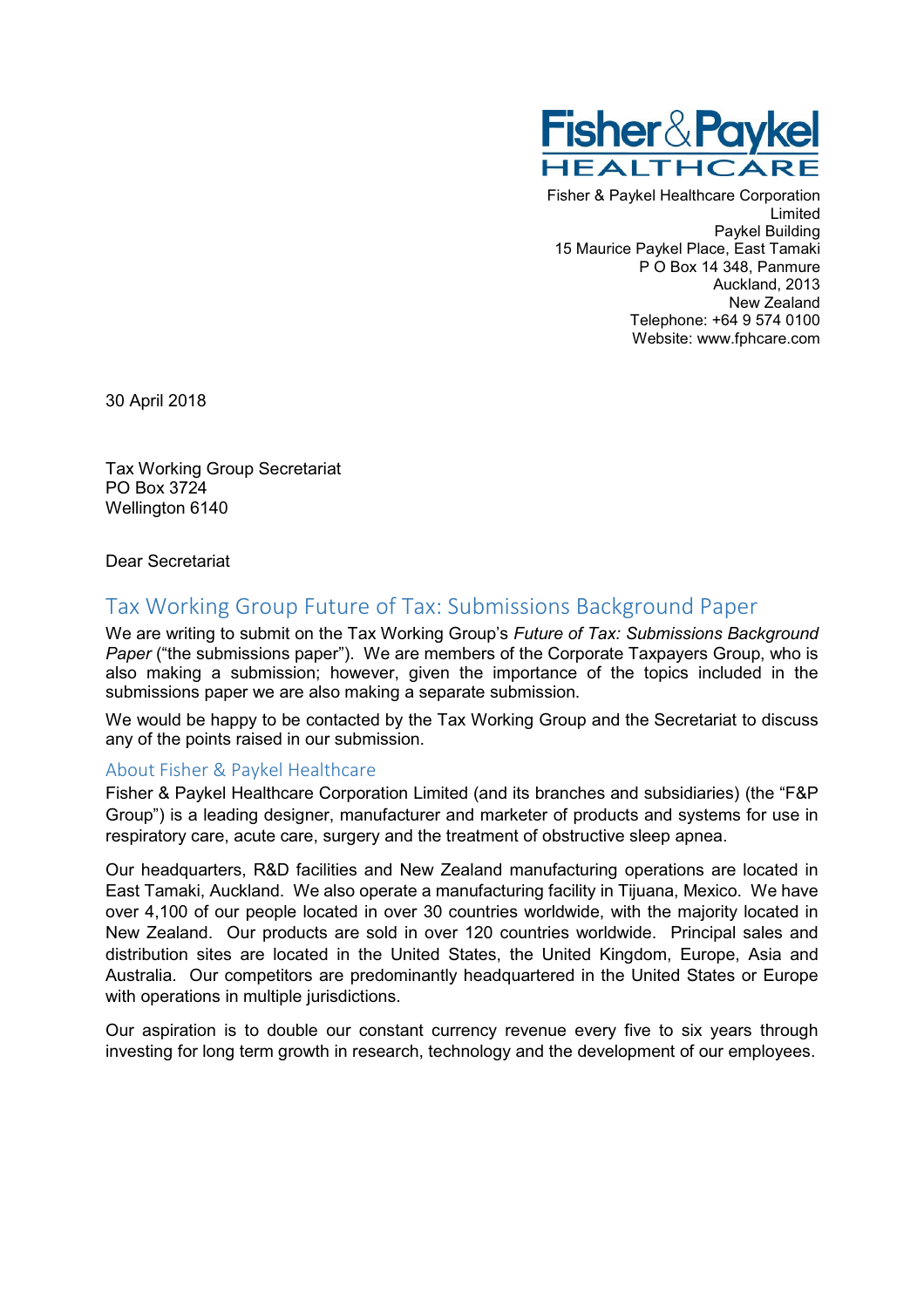## Summary

We have responded to the question for submitters: *What do you see as the main risks, challenges, and opportunities for the tax system over the medium-to long term? Which of these are most important?* as this question and our responses encapsulate the topics of particular relevance and importance to the F&P Group.

Our main submission points are:

- The fundamental challenge to the New Zealand tax system is to remain competitive and to continue to attract and retain investment in New Zealand.
- In order to maintain its competitiveness New Zealand requires a lower headline corporate income tax rate.
- A lower effective corporate income tax rate achieved by incentivising good behaviour (such as R&D) and allowing tax deductions for black hole expenditure (such as tax depreciation on buildings) should be considered.
- Reducing compliance costs for business should also be considered.

## What do you see as the main risks, challenges, and opportunities for the tax system over the medium-to long term? Which of these are most important?

While the F&P Group is headquartered in New Zealand 99% of our revenue is generated offshore. We also have people located in over 30 countries worldwide, including at our manufacturing facility in Tijuana, Mexico and at our sales and distribution sites in countries such as the United States, the United Kingdom, Europe, Asia and Australia. We are currently expanding our facilities in New Zealand and in Mexico with the construction of a new building in New Zealand and a new facility in Mexico to accommodate our growth. Our competitors are predominantly headquartered in the United States and Europe.

We have been closely monitoring the tax developments in a number of key countries in which we operate, many of which have introduced or are proposing tax changes specifically targeted at encouraging or retaining investment in their country. Some of these changes are to reduce the headline corporate income tax rate (relevant countries for the F&P Group are the United Kingdom, the United States, France and Australia), while other changes are targeted at specific incentives (such as the changes for exporters from the United States). Given our global operations, these changes are likely to be beneficial for the F&P Group and its shareholders but they do lessen some of the benefits of being located in New Zealand.

The F&P Group's decisions on where to undertake its operations are based on sound business and commercial factors, of which tax is one consideration. Given our global operations we believe that the fundamental challenge to the New Zealand tax system is to remain competitive and to continue to attract and retain investment in New Zealand. We believe that the Tax Working Group should have New Zealand's tax competitiveness as its primary objective. We support the following considerations:

## Competitive headline corporate income tax rate

Lowering the headline corporate income tax rate to a rate more in line with New Zealand's major trading partners (see also the above countries relevant for the F&P Group) and the OECD average (24.9% for 2017) should be actively considered. Sound investment decisions consider all factors, of which tax is generally a part. Having a corporate income tax rate above the OECD average is not sustainable in the long term for New Zealand given its relative small size and distance to major trading nations or for multinationals with a choice of where to locate and carry on business. A more competitive corporate income tax rate is one lever available to continue to encourage and maintain investment in New Zealand.

We are aware of the desire to align company and individual tax rates as a reason for not reducing the New Zealand corporate income tax rate. However, a number of countries appear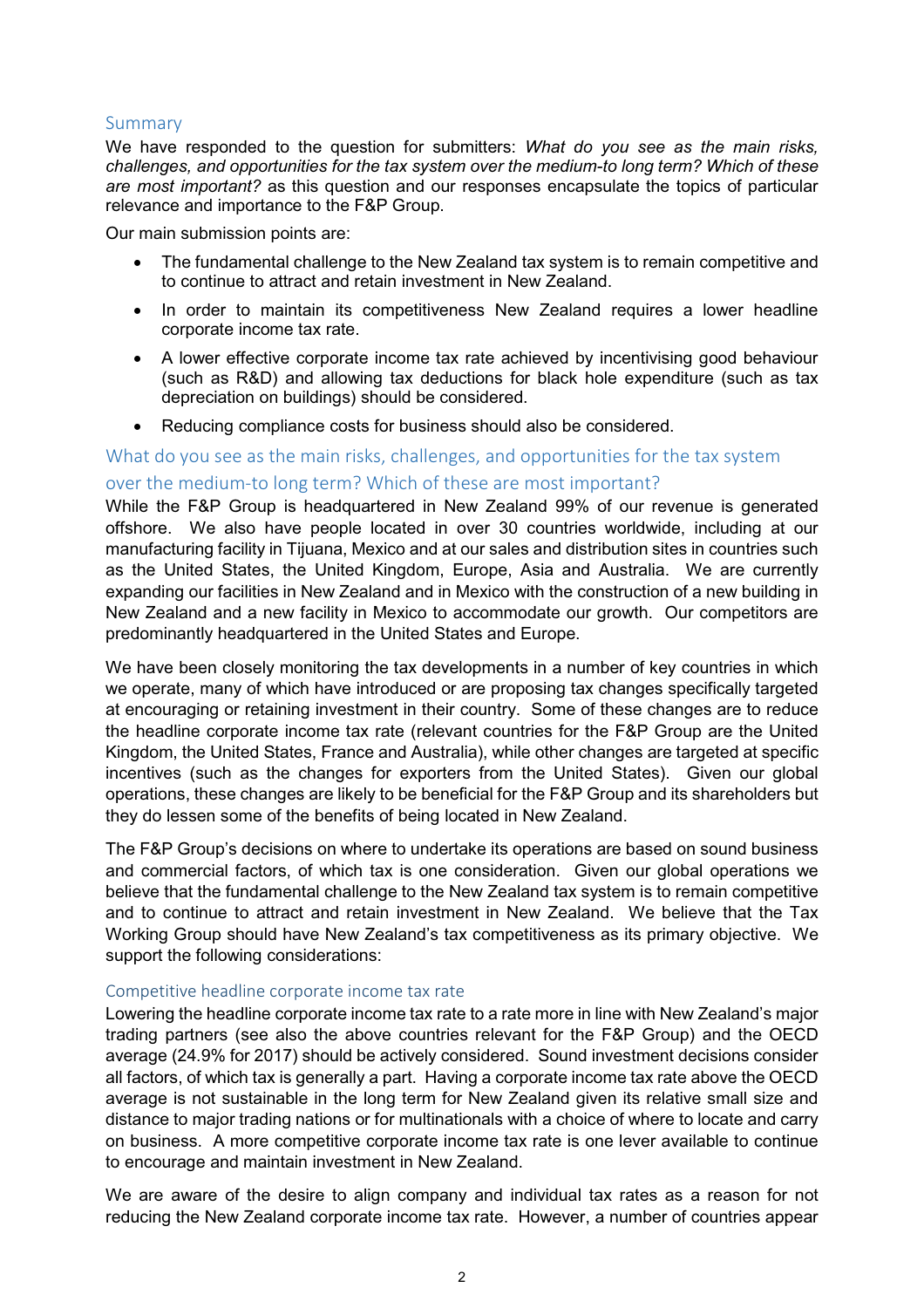to have overcome this "issue" in their own countries and do not believe that this should be a primary determinant in maintaining the close alignment. We also believe that there are sufficient controls available in this area to prevent any abuse.

We continue to support the imputation regime and believe that this should be maintained. However, we believe that improvements could be made to the system to ensure that it remains competitive in the international context. We would encourage the consideration of trans-Tasman recognition of imputation / franking credits and/or limited streaming of imputation credits to ensure that maximum value can be provided to domestic and foreign shareholders.

#### Competitive effective corporate income tax rate

Lowering the effective corporate income tax rate by incentivising good behaviour/activities (such as R&D tax incentives) or re-introducing tax deductions for certain black hole expenditure (such as depreciation on buildings) should also be actively considered.

We generally support the broad-base low rate approach of the New Zealand tax system. In the paragraphs above we question whether the "low rate" label can still be applied given the actions that other countries have taken to lower their own corporate income tax rates. If there is little appetite to reduce the headline corporate income tax rate in New Zealand, then other tax changes should be considered which have the same desired outcome of encouraging or maintaining investment in New Zealand.

#### *R&D*

We welcome the theme of the proposals set out in the R&D Tax Incentive Discussion Document: *Fuelling Innovation to Transform our Economy* as a measure to encourage positive investment and spending in New Zealand. Some of our largest competitors already benefit from R&D Tax credit/incentive regimes in the countries in which they operate and we support the consideration of an equivalent regime for New Zealand. We intend to make a detailed submission on this topic.

#### *Building depreciation*

In recent years there have been some positive changes to address specific types of black hole expenditure. However, there are still some areas of legitimate (and potentially significant) business expenditure for which there is no tax deduction available; tax depreciation on buildings is particularly relevant to the F&P Group.

Our headquarters in East Tamaki, Auckland are located on 42 hectares of land and the F&P Group currently occupies 85,000m2 of purpose designed facilities housing R&D, sales and marketing, manufacturing, operations and administration teams across three buildings. Approximately 32% of the area is allocated to manufacturing related activities and the remainder to office and support areas for R&D, sales and marketing, and administration. Earthworks is well progressed on a new 36,000m<sup>2</sup> building at our East Tamaki site which will principally accommodate a blend of R&D and pilot manufacturing, and will accommodate anticipated growth from 2020 until around 2023. The East Tamaki site has capacity for another building of a similar size, beyond which a further site (in New Zealand or elsewhere) will need to be considered.

In addition to leased land in Tijuana, Mexico we also own 15 hectares of land in Tijuana and are constructing a new 17,000m<sup>2</sup> manufacturing facility on the site, as the first of a potential four building manufacturing campus. It is anticipated that the first facility will be completed later in calendar year 2018. Once the construction of this facility is complete we intend to commence exploring the possibility of manufacturing at a further location outside of New Zealand.

The value of the buildings in the F&P Group's balance sheet is not insignificant and when the two additional buildings are completed will be substantially more. In New Zealand we receive no tax relief on the significant investment we have made and are continuing to make to our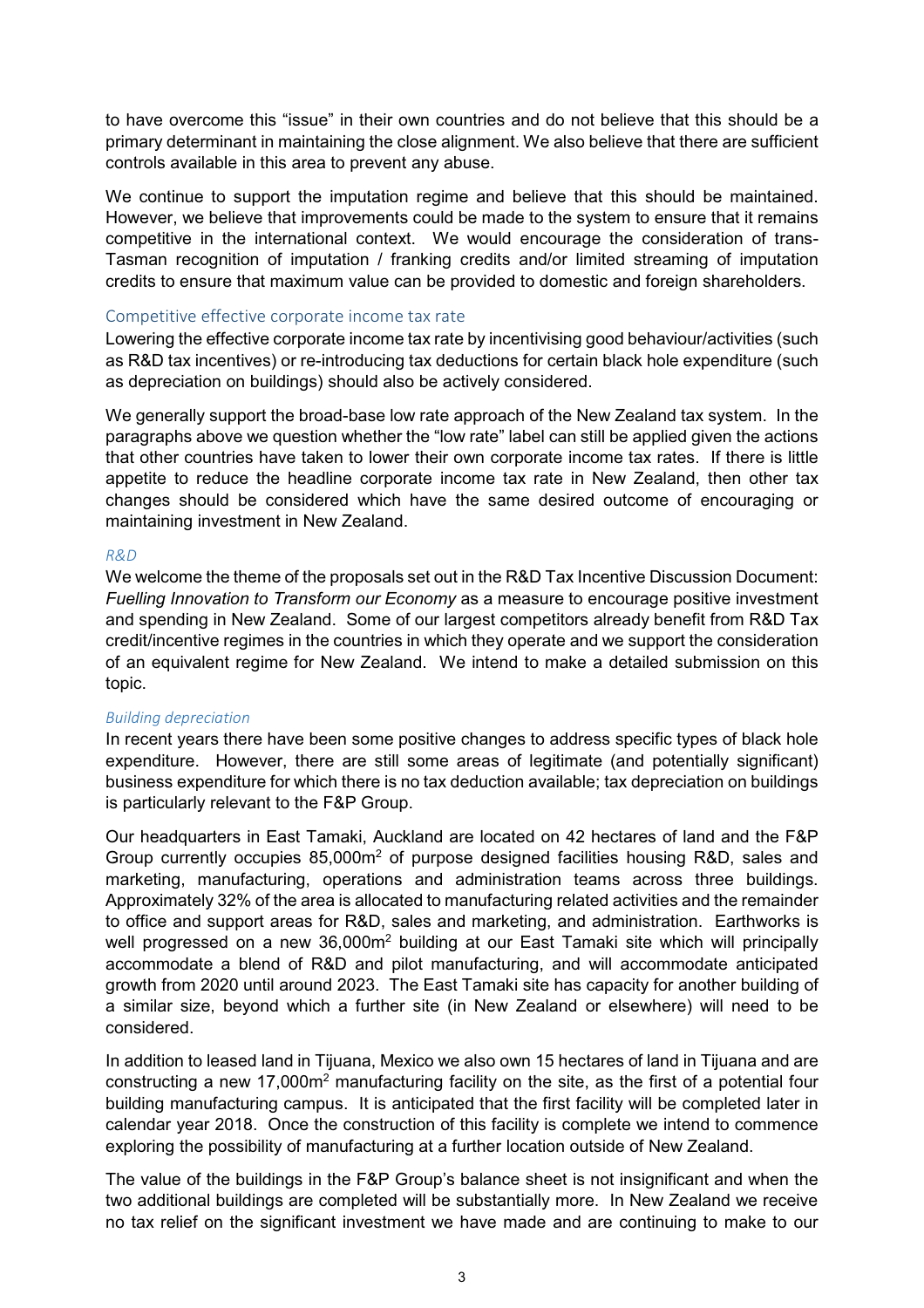structural assets. In comparison, in Mexico there is tax depreciation available for the investment we are making (and intend to make) by constructing a manufacturing campus in Tijuana. The tax treatment of the specialised buildings in which we design and manufacture our products is one of the inputs included in our facility location decision making. We consider that re-instating tax depreciation on buildings will support New Zealand growth, complement other initiatives such as the R&D tax incentive and level the playing field for New Zealand based companies compared to our offshore competitors.

We are aware that the Tax Working Group is considering a capital gains tax and believe that this analysis should not be undertaken in isolation, and should also address tax depreciation on buildings.

#### Compliance costs

With an increasing reliance on technology in the workplace, the ability to provide and share large amounts of data and the consequential changes in the way that business takes place across borders we consider that the Tax Working Group should also have an objective to reduce tax compliance costs for businesses. We support the following considerations of relevance to the F&P Group:

#### *Active income branch exemption*

For genuine commercial reasons we conduct a proportion of our offshore operations through branches of New Zealand and foreign companies. We are supportive of the active income exemption for Controlled Foreign Companies ("CFCs") and for Foreign Investment Funds. We are also supportive of extending the active income exemption for foreign branches of New Zealand companies. We believe the treatment of branches should, where possible, mirror the treatment of CFCs. In our mind businesses that operate as subsidiaries or branches are no different from an operational view point and should be treated as such. We consider that this is also critical in order to reduce the current compliance costs that arise when operating offshore from New Zealand through a foreign branch. We consider this to be consistent with the current Business Tax Simplification policy work programme.

We are aware that the active income exemption for foreign branches was considered during New Zealand's response to hybrid mismatches. We understand the introduction of an active income exemption for foreign branches would restrict the flow through of foreign losses against the New Zealand tax base and there are concerns about the impact on taxpayers of removing this flow through of losses from foreign branches (especially for small start-up type businesses). While this is generally only a timing benefit as future income arising from the foreign branch should also be recognised in New Zealand, it is possible for taxpayers to structure their arrangements such that this is not necessarily the case.

## *Employee mobility*

Domestic and international tax rules and, importantly, how these rules are applied and enforced by tax authorities can act as a significant barrier to the mobility of labour and employers being able to source the skills they need. Various tax barriers exist to both trans-Tasman labour mobility and to attracting highly skilled personnel from further afield. Addressing these issues will help New Zealand businesses, such as the F&P Group, deploy and attract talent. Some of the compliance costs / issues we have encountered are connected with the application of the treaty exemption based on the time spent in country and who is the economic employer, superannuation (including Kiwisaver) complications particularly for short secondments and the time and cost of operating shadow payrolls and applying for special tax codes.

## Concluding comments

We continue to be a large New Zealand headquartered business employing a growing number of people both in New Zealand and offshore. We want to continue to be based in New Zealand and pay the majority of our taxes here. However, being an international business with